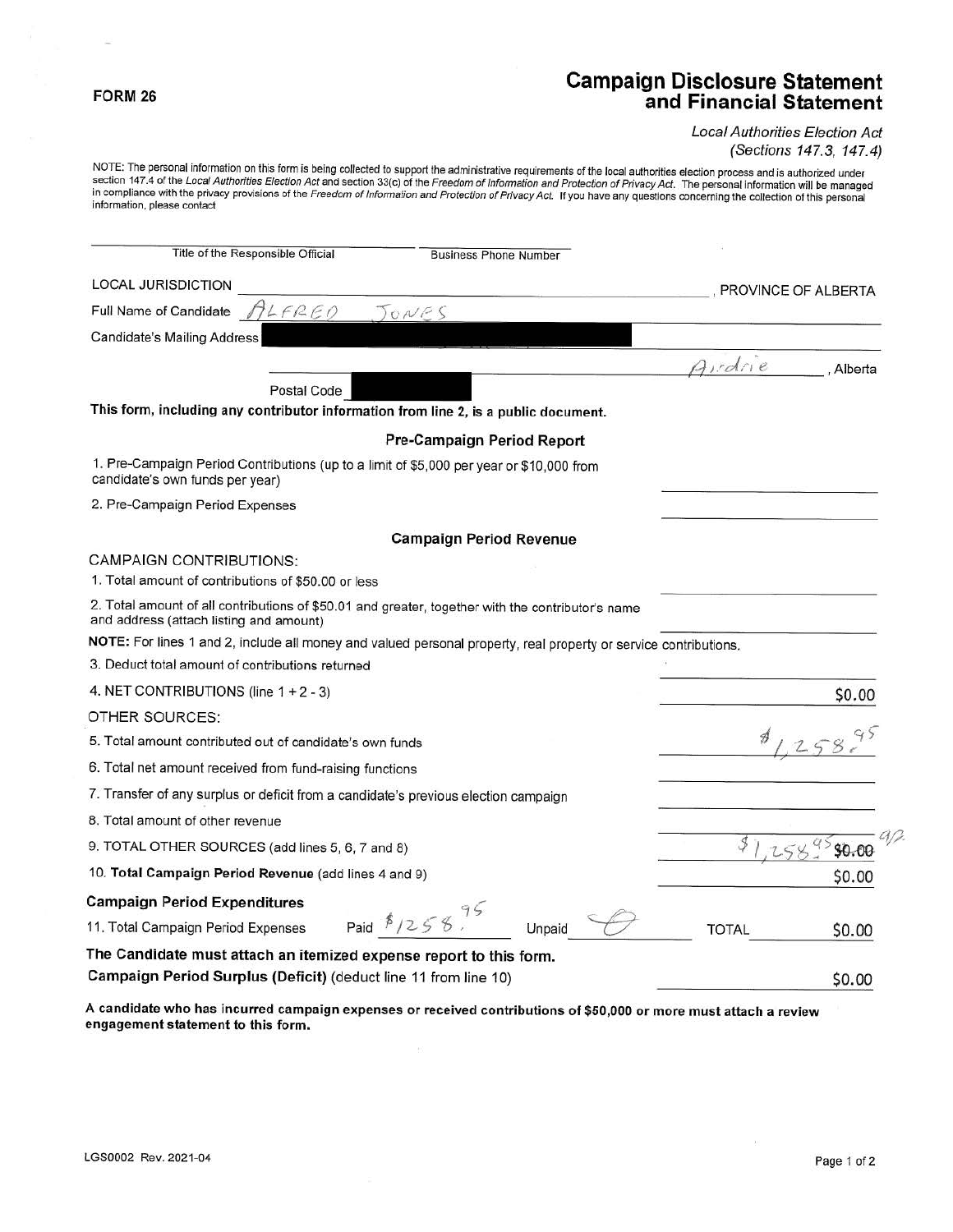### **ATTESTATION OF CANDIDATE**

 $\sim$ 

This is to certify that to the best of my knowledge this document and all attachments accurately reflect the information required under section 147.4 of the Local Authorities Election Act.

 $2021/n/24$ Date yyyy-mm-dd

Signature 11

Forward the signed original of this document to the address of the local jurisdiction in which the candidate was nominated for election.

### **IT IS AN OFFENCE TO FILE A FALSE STATEMENT**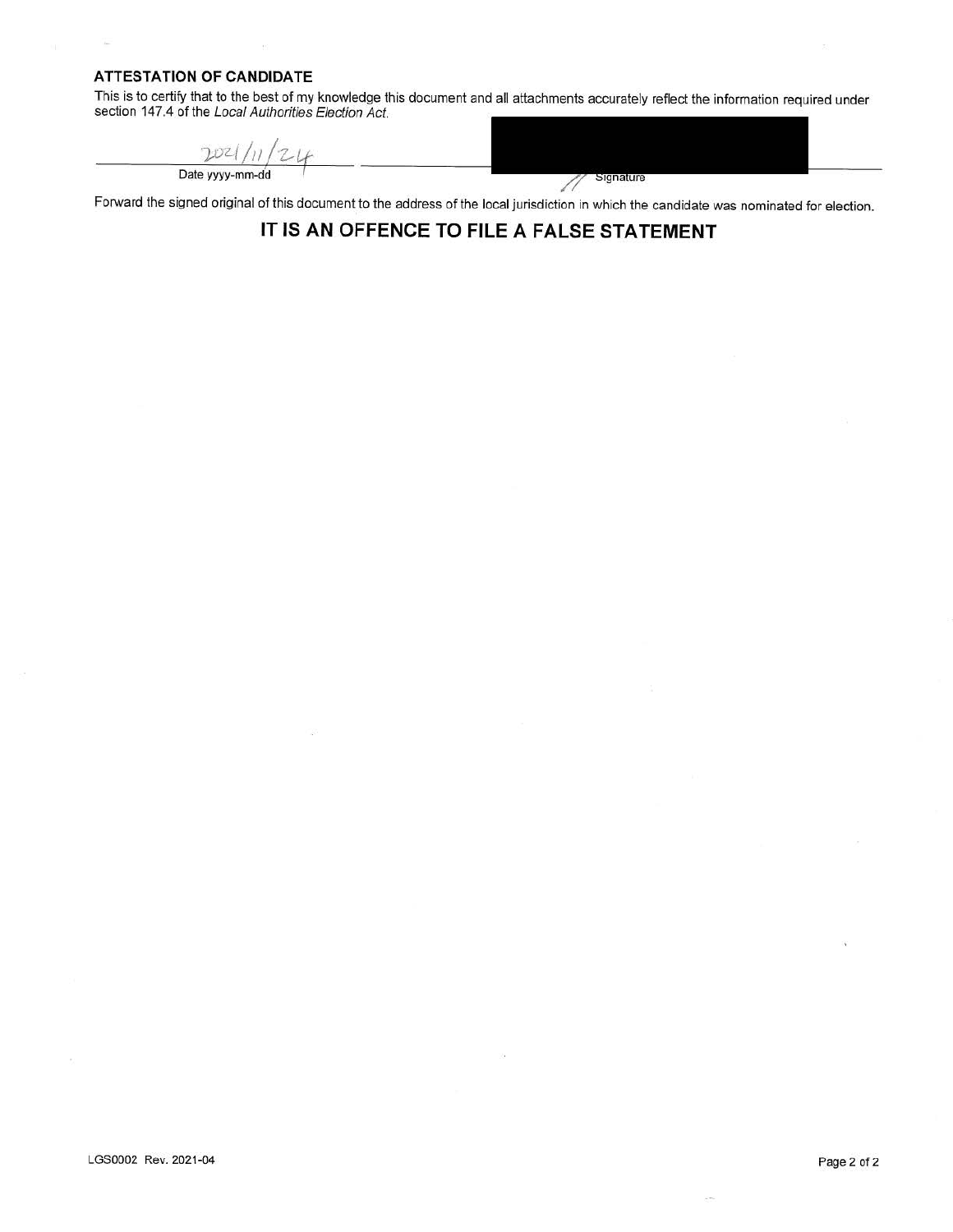

## **RVP** INVOICE

Remit to:Great West Media Box 263 St. Albert, AB T8N 1N3 780-460-5500

**Invoice No.:** RVDl113225 **Date** : 10/14/2021 **Page :** 1

 $\widehat{E}_2^0$ 

### **Billed to:**

|                                                                                                               |                                                                                                       | policy that the first state of the constant two states and constant to the constant of the state of |
|---------------------------------------------------------------------------------------------------------------|-------------------------------------------------------------------------------------------------------|-----------------------------------------------------------------------------------------------------|
| AL JONES                                                                                                      | Advertiser:                                                                                           | 117602                                                                                              |
|                                                                                                               | AL JONES                                                                                              |                                                                                                     |
|                                                                                                               | COMMERCIAL COMMUNICATION COMPANY CONTRACTOR COMMUNICATION CONTRACTOR CONTRACTOR CONTRACTOR CONTRACTOR |                                                                                                     |
|                                                                                                               |                                                                                                       |                                                                                                     |
|                                                                                                               |                                                                                                       |                                                                                                     |
|                                                                                                               |                                                                                                       |                                                                                                     |
| The Common Hole of the Common Section 1999, 1999, 1999, 1999, 1999, 1999, 1999, 1999, 1999, 1999, 1999, 1999, |                                                                                                       |                                                                                                     |

| Client No.                                                            | <b>Tearsheets</b>                                                                              | <b>Salesrep</b><br>Lois Jones | <b>N30</b>                              | <b>Terms of Payment</b>                                               |                       |                |
|-----------------------------------------------------------------------|------------------------------------------------------------------------------------------------|-------------------------------|-----------------------------------------|-----------------------------------------------------------------------|-----------------------|----------------|
|                                                                       | <b>Description</b>                                                                             | Rate                          | <b>Gross</b>                            |                                                                       | <b>Discount</b>       | <b>Net</b>     |
| <b>Publication:</b><br>Title:<br>Ad Size:<br>Section:<br>Reference #: | Airdrie City View - Click Here!<br>Q&A ELECTION<br>E1, 3.0000 Col. x 177 Agate Lines<br>823479 |                               | P. O. #:<br>Job #:<br>$Ad#$ :<br>Color: | <b>Issue Date: 10/14/2021</b><br>D002421742<br>2421742<br>Full Colour |                       |                |
| Page:                                                                 | 11                                                                                             | Ad Rate                       |                                         | 574.00                                                                | 0.00                  | 574.00         |
|                                                                       |                                                                                                | <b>Full Color</b>             |                                         | 0.00                                                                  | 0.00                  | 0.00           |
|                                                                       |                                                                                                |                               |                                         |                                                                       |                       |                |
|                                                                       |                                                                                                |                               |                                         | SUB TOTAL:                                                            |                       | 574.00         |
|                                                                       |                                                                                                |                               |                                         | $H.S.T.G.S.T.$ :                                                      |                       | 28.70          |
|                                                                       |                                                                                                |                               |                                         | $P.S.T.$ :                                                            |                       | 0.00           |
|                                                                       |                                                                                                |                               |                                         | <b>PAYMENT:</b>                                                       | <b>INVOICE TOTAL:</b> | 602.70<br>0.00 |
|                                                                       |                                                                                                |                               |                                         | ADJUSTMENT:                                                           |                       | 0.00           |
|                                                                       | H.S.T./G.S.T. Registration No. : 812877074RT0001                                               |                               |                                         |                                                                       | <b>AMOUNT DUE:</b>    | 602.70         |

| Client Id.: | Invoice No.: RVDI113225 |                       |        |
|-------------|-------------------------|-----------------------|--------|
| Telephone:  | Date:                   | 10/14/2021            |        |
|             |                         | <b>SUB TOTAL:</b>     | 574.00 |
| AL JONES    |                         | $H.S.T.JG.S.T.$ :     | 28.70  |
|             |                         | $P.S.T.$ :            | 0.00   |
|             |                         | <b>INVOICE TOTAL:</b> | 602.70 |
|             |                         | <b>PAYMENT:</b>       | 0.00   |
|             |                         | ADJUSTMENT:           | 0.00   |

- PLEASE DETACH AND RETURN THIS PORTION WITH YOUR PAYMENT -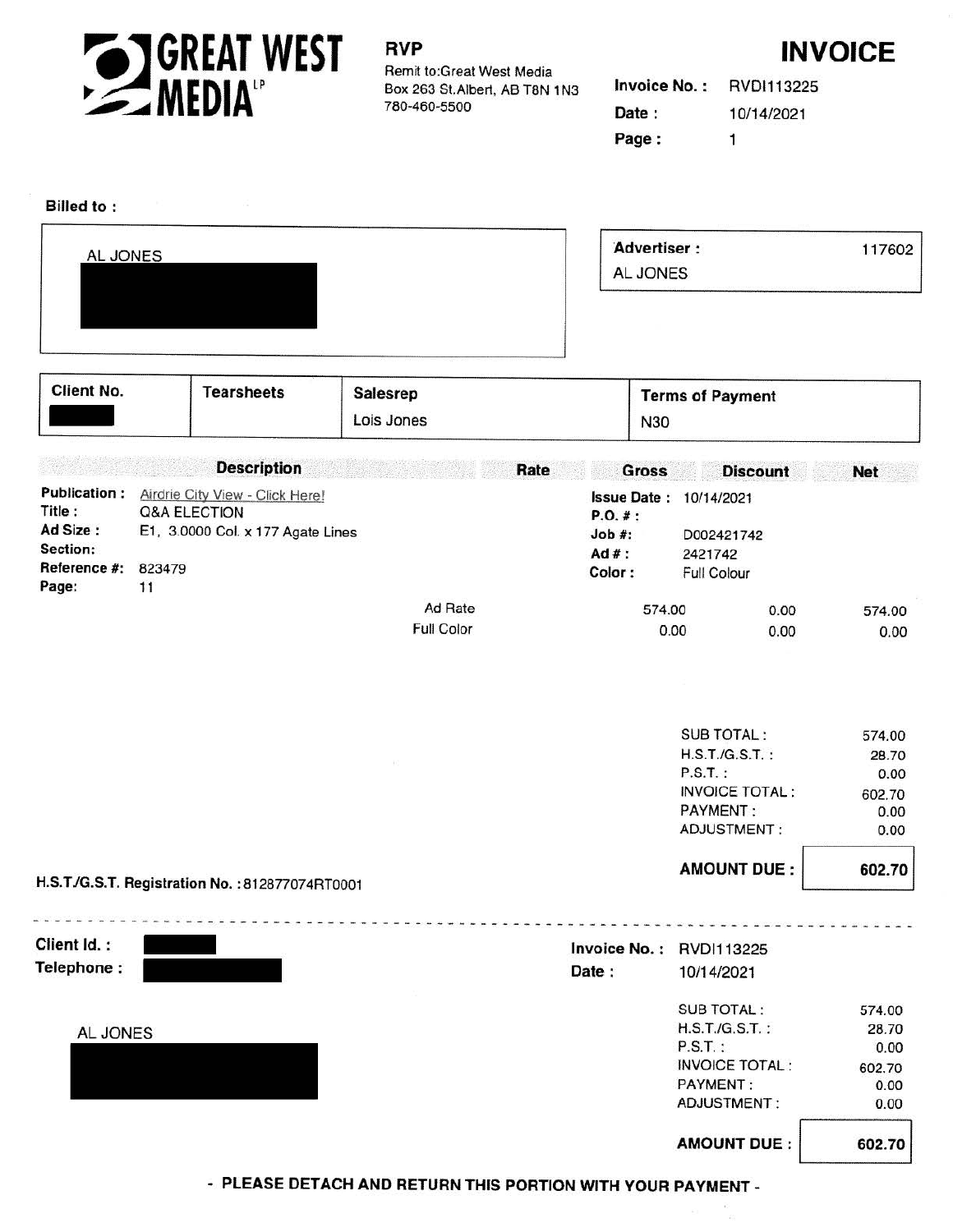

Remit to:Great West Media Box 263 St. Albert, AB T8N 1N3 780-460-5500

# **RVP INVOICE**

| Invoice No. : | RVD1113240 |  |  |
|---------------|------------|--|--|
| Date:         | 10/17/2021 |  |  |
| Page :        | -1         |  |  |

### **Billed to:**

| AL JONES | <b>Advertiser:</b><br>AL JONES | 117602 |
|----------|--------------------------------|--------|
|          |                                |        |

| Client No.                                                            | <b>Tearsheets</b>                                               | Salesrep<br><b>CAM CHRISTIANSON</b>                               | N30                                     | <b>Terms of Payment</b>                                                                                 |                                                   |
|-----------------------------------------------------------------------|-----------------------------------------------------------------|-------------------------------------------------------------------|-----------------------------------------|---------------------------------------------------------------------------------------------------------|---------------------------------------------------|
|                                                                       | <b>Description</b>                                              |                                                                   | Rate<br><b>Gross</b>                    | <b>Discount</b>                                                                                         | <b>Net</b>                                        |
| <b>Publication:</b><br>Title:<br>Ad Size:<br>Section:<br>Reference #: | DIGITAL SPONSORED CONTENT<br>WEB - 10/03/21 - 10/17/21<br>SPCO, |                                                                   | P.0.#:<br>$Job$ #:<br>$Ad#$ :<br>Color: | <b>Issue Date: 10/17/2021</b><br>2417671<br>Full Colour                                                 |                                                   |
|                                                                       |                                                                 | Ad Rate                                                           | 500.00                                  | 0.00                                                                                                    | 500.00                                            |
|                                                                       |                                                                 | Full Color                                                        |                                         | 0.00<br>0.00                                                                                            | 0.00                                              |
|                                                                       |                                                                 | AIRDRIE WEB - 10/03/21 - 10/17/21 - SPOTLIGHT & CANDIDATE PROFILE |                                         | SUB TOTAL:<br>$H.S.T.G.S.T.$ :<br>$P.S.T.$ :<br><b>INVOICE TOTAL:</b><br><b>PAYMENT:</b><br>ADJUSTMENT: | 500.00<br>25.00<br>0.00<br>525.00<br>0.00<br>0.00 |
|                                                                       | H.S.T./G.S.T. Registration No. : 812877074RT0001                |                                                                   |                                         | <b>AMOUNT DUE:</b>                                                                                      | 525.00                                            |

| Client Id.:<br>Telephone: | Date: | Invoice No.: RVDI113240<br>10/17/2021                                                                          |                                                   |
|---------------------------|-------|----------------------------------------------------------------------------------------------------------------|---------------------------------------------------|
| AL JONES                  |       | SUB TOTAL:<br>$H.S.T.G.S.T.$ :<br>$P.S.T.$ :<br><b>INVOICE TOTAL:</b><br><b>PAYMENT:</b><br><b>ADJUSTMENT:</b> | 500.00<br>25.00<br>0.00<br>525.00<br>0.00<br>0.00 |
|                           |       | <b>AMOUNT DUE:</b>                                                                                             | 525.00                                            |

• PLEASE DETACH AND RETURN THIS PORTION WITH YOUR PAYMENT-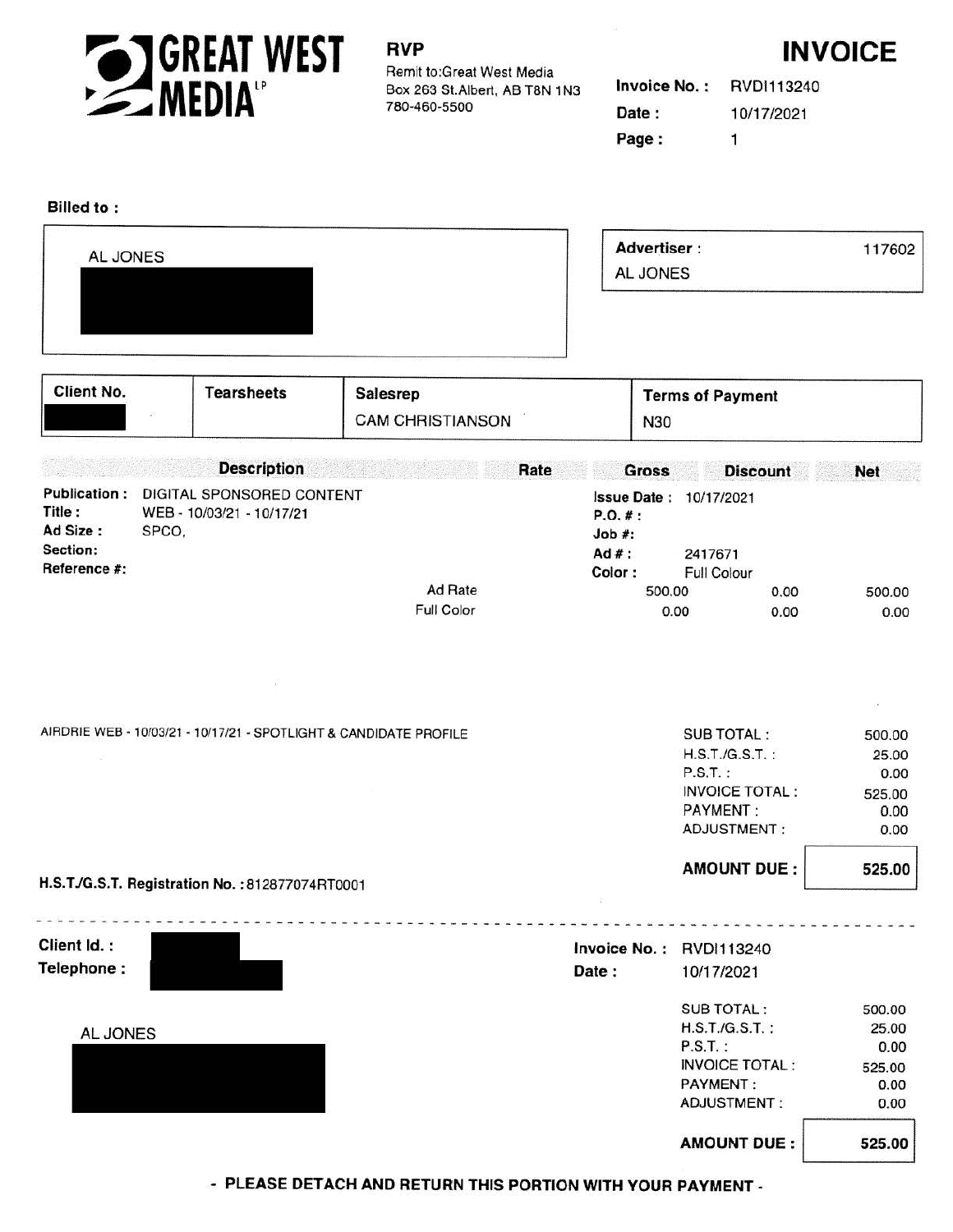

## **RVP**

Remit to:Great West Media Box 263 St.Albert, AB T8N 1N3 780-460-5500



| <b>Invoice No.:</b> | RVDI113241 |  |  |
|---------------------|------------|--|--|
| Date:               | 10/17/2021 |  |  |
| Page :              | -1.        |  |  |

### Billed to:

| AL JONES                                                                                                                                                                                                                                                                                                                                                                                                                                                                   | <b>Advertiser:</b><br><b>AL JONES</b> | 117602 |
|----------------------------------------------------------------------------------------------------------------------------------------------------------------------------------------------------------------------------------------------------------------------------------------------------------------------------------------------------------------------------------------------------------------------------------------------------------------------------|---------------------------------------|--------|
| $\frac{1}{2} \left( \frac{1}{2} \right) \left( \frac{1}{2} \right) \left( \frac{1}{2} \right) \left( \frac{1}{2} \right) \left( \frac{1}{2} \right) \left( \frac{1}{2} \right) \left( \frac{1}{2} \right) \left( \frac{1}{2} \right) \left( \frac{1}{2} \right) \left( \frac{1}{2} \right) \left( \frac{1}{2} \right) \left( \frac{1}{2} \right) \left( \frac{1}{2} \right) \left( \frac{1}{2} \right) \left( \frac{1}{2} \right) \left( \frac{1}{2} \right) \left( \frac$ |                                       |        |

| Client No.                                                            | <b>Tearsheets</b>                                                                         | <b>Salesrep</b><br><b>CAM CHRISTIANSON</b> | N30                                      | <b>Terms of Payment</b>                                                          |                        |
|-----------------------------------------------------------------------|-------------------------------------------------------------------------------------------|--------------------------------------------|------------------------------------------|----------------------------------------------------------------------------------|------------------------|
|                                                                       | <b>Description</b>                                                                        | Rate                                       | <b>Gross</b>                             | <b>Discount</b>                                                                  | <b>Net</b>             |
| <b>Publication:</b><br>Title:<br>Ad Size:<br>Section:<br>Reference #: | DIGITAL FACEBOOK ADVERTISING<br>DIGITAL - 10/05/21 - 10/17/21<br>ZERO.                    | Ad Rate                                    | P.O. #:<br>$Job$ #:<br>$Ad#$ :<br>Color: | <b>Issue Date: 10/17/2021</b><br>2420185<br><b>Full Colour</b><br>125.00<br>0.00 | 125,00                 |
|                                                                       |                                                                                           | Full Color                                 |                                          | 0.00<br>0.00                                                                     | 0.00                   |
|                                                                       | DIGITAL - FACEBOOK ADVERTISING - 10/05/21 - 10/17/21<br>ELECT AL FOR AIRDRIE CITY COUNCIL |                                            |                                          | <b>SUB TOTAL:</b><br>$H.S.T./G.S.T.$ :<br>$P.S.T.$ :                             | 125.00<br>6.25<br>0.00 |
|                                                                       |                                                                                           |                                            |                                          | <b>INVOICE TOTAL:</b><br><b>PAYMENT:</b><br>ADJUSTMENT:                          | 131.25<br>0.00<br>0.00 |
|                                                                       | H.S.T./G.S.T. Registration No. : 812877074RT0001                                          |                                            |                                          | <b>AMOUNT DUE:</b>                                                               | 131.25                 |

| Client Id.: | Invoice No.: RVDI113241 |                       |        |
|-------------|-------------------------|-----------------------|--------|
| Telephone:  | Date:                   | 10/17/2021            |        |
|             |                         | <b>SUB TOTAL:</b>     | 125.00 |
|             |                         | $H.S.T.G.S.T.$ :      | 6.25   |
| AL JONES    |                         | $P.S.T.$ :            | 0.00   |
|             |                         | <b>INVOICE TOTAL:</b> | 131.25 |
|             |                         | <b>PAYMENT:</b>       | 0.00   |
|             |                         | <b>ADJUSTMENT:</b>    | 0.00   |
|             |                         | <b>AMOUNT DUE:</b>    | 131.25 |

- **PLEASE DETACH AND RETURN THIS PORTION WITH YOUR PAYMENT -**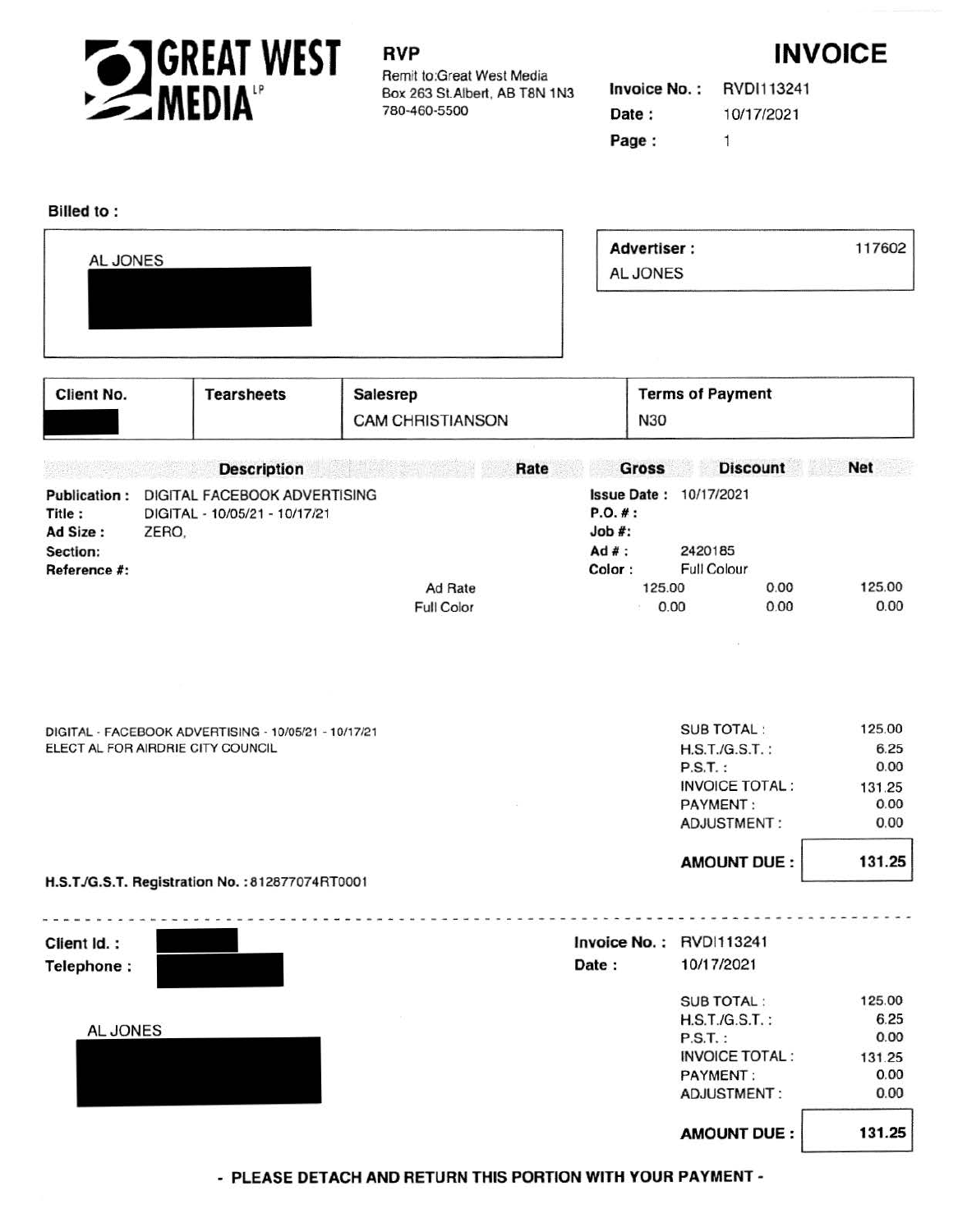

### **Account Information**  Payroll, Direct Deposit or Direct Debit

### Set up your direct deposits and pre-authorized payments easely and conveniently.

This form provides account information in place of a voided cheque and is used when arranging for direct deposits **(i.e.** payroll) or direct debits (i.e. pre-authorized payments). Simply complete this form and submit it to the company depositing the payment into your account or to the billing company.

For CRA Direct Deposit, clients can enrol on ATB Online or ATB Mobile.

Questions? Call us at 1-800-332-8383 or visit a branch.

### **How to find your bank account numbers online:**

You will find your account details under the Accounts screen. The first three digits make up part of the transit number and the last 11 digits are the account number.

#### **How to find your banking information on a cheque:**

|                                                         | OUL      |                                     |
|---------------------------------------------------------|----------|-------------------------------------|
| Tour Name<br>123 April Street<br>Year Tasm, AP, T4P 175 | forte.   |                                     |
| <b>BAT TUTES</b><br><b>CED DE AF</b>                    |          | <b>ALESKTA TREASURY BRANCHES</b>    |
| 自由                                                      | The mile | <b>AIRDRIE</b>                      |
| ×.                                                      |          | SEP 15 2021                         |
| CO1239-2190 1234567-01-<br>#00 l#                       |          | 404 MAIN STREET<br>AIRBRIE, ALBERTA |
| Transit Institution                                     | Account  | 21<br>7639-219                      |

### **Banking Information**

|                      | Transit        | Institution  | Account# |  |
|----------------------|----------------|--------------|----------|--|
| <b>ATB Financial</b> |                |              |          |  |
| For the purpose of   | Direct deposit | Direct debit |          |  |
| Company name         |                |              |          |  |

#### **Your information**

| Name on account                        |          |      |             |  |  |  |
|----------------------------------------|----------|------|-------------|--|--|--|
| Al Jones - Municipal Candidate Account |          |      |             |  |  |  |
| Address                                |          |      |             |  |  |  |
|                                        |          |      |             |  |  |  |
| City                                   | Province |      | Postal code |  |  |  |
| Client signature                       |          | Date |             |  |  |  |
|                                        |          |      |             |  |  |  |
| Client signature                       |          | Date |             |  |  |  |

Form 20932 **(Rev.** 04/20)